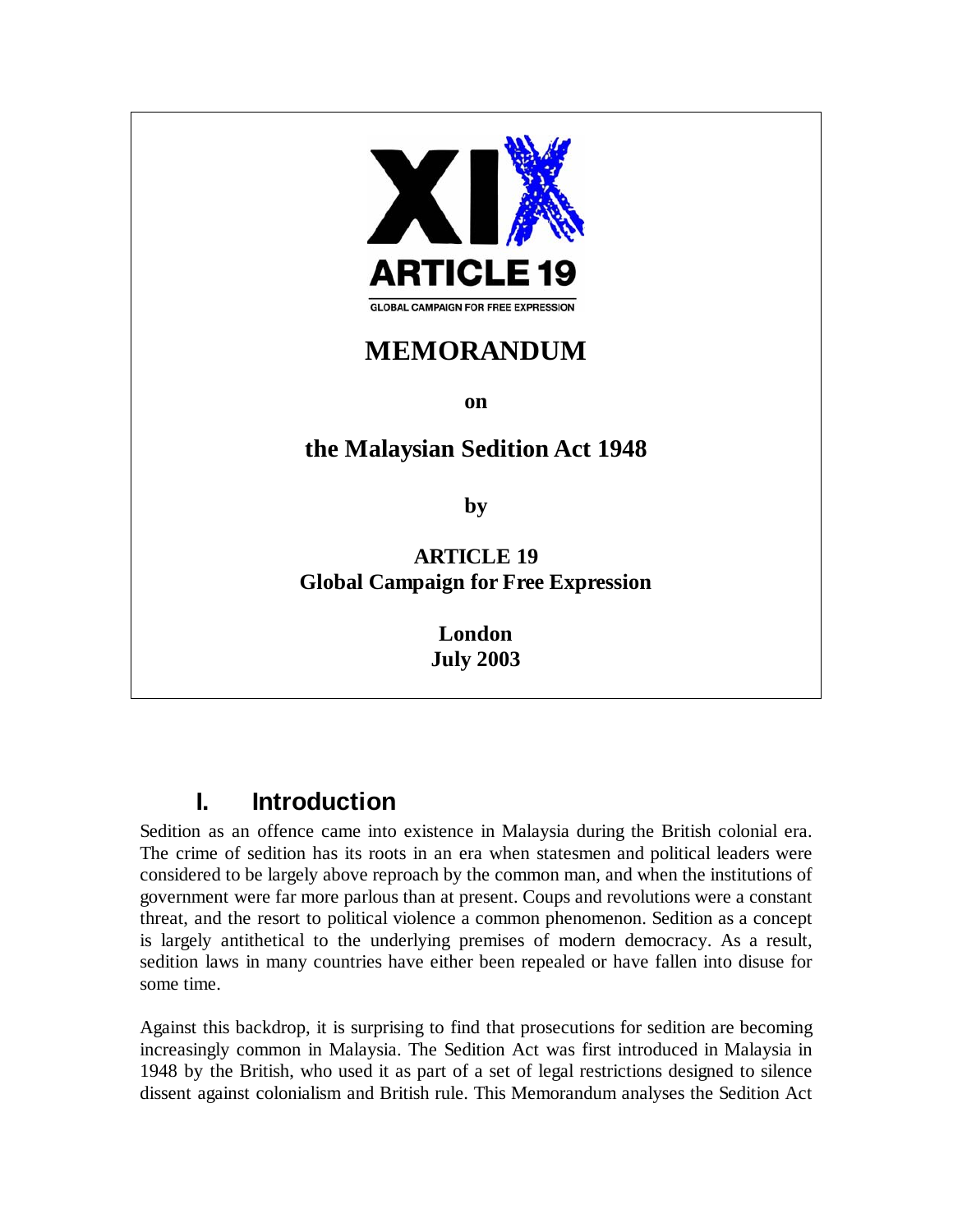1948 in light of international and comparative standards regarding the guarantee of freedom of expression. It also provides an outline of those standards, as well as our reasons for recommending that the Sedition Act 1948 be repealed.

## **II. International and Comparative Standards**

### *II.1 International Guarantees of Freedom of Expression*

Article [1](#page-1-0)9 of the *Universal Declaration on Human Rights* (UDHR),<sup>1</sup> a United Nations General Assembly resolution, guarantees the right to freedom of expression in the following terms:

> Everyone has the right to freedom of opinion and expression; this right includes the right to hold opinions without interference and to seek, receive and impart information and ideas through any media and regardless of frontiers.

The UDHR is not directly binding on States but parts of it, including Article 19, are widely regarded as having acquired legal force as customary international law since its adoption in  $1948.<sup>2</sup>$ 

Freedom of expression is also guaranteed at Article 19 of the *International Covenant on Civil and Political Rights* (ICCPR),<sup>[3](#page-1-2)</sup> a treaty with 149 States Parties, as well as in all three regional treaties on human rights, specifically at Article 10 of the *European Convention on Human Rights* (ECHR),<sup>4</sup> at Article 9 of the *African Charter on Human* and Peoples' Rights,<sup>[5](#page-1-4)</sup> and at Article 13 of the *American Convention on Human Rights*.<sup>[6](#page-1-5)</sup>

## *II.2 Constitutional Guarantees*

Article 10(1) of the Malaysian Federal Constitution guarantees freedom of speech and expression to every citizen.

Subject to Clauses  $(2)$ ,  $(3)$  and  $(4)$  -(a) every citizen has the right to freedom of speech and expression;

Articles 10(2) and (4) of the Malaysian Constitution provide for restrictions on freedom of expression as follows:

(2) Parliament may by law impose -

<span id="page-1-0"></span><sup>&</sup>lt;sup>1</sup> UN General Assembly Resolution 217A(III), adopted 10 December 1948.

<span id="page-1-1"></span><sup>&</sup>lt;sup>2</sup> See, for example, *Filartiga v. Pena-Irala*, 630 F. 2d 876 (1980) (US Circuit Court of Appeals, 2nd

<span id="page-1-2"></span>Circuit).<br><sup>3</sup> UN General Assembly Resolution 2200A(XXI), 16 December 1966, in force 23 March 1976.<br><sup>4</sup> Adopted 4 November 1950, in force 3 September 1953.

<span id="page-1-3"></span>

<span id="page-1-4"></span>Adopted 4 November 1750, in love 3 September 1750.<br>
S Adopted at Nairobi, Kenya, 26 June 1981, entered into force 21 October 1986.

<span id="page-1-5"></span>Adopted at San José, Costa Rica, 22 November 1969, entered into force 18 July 1978.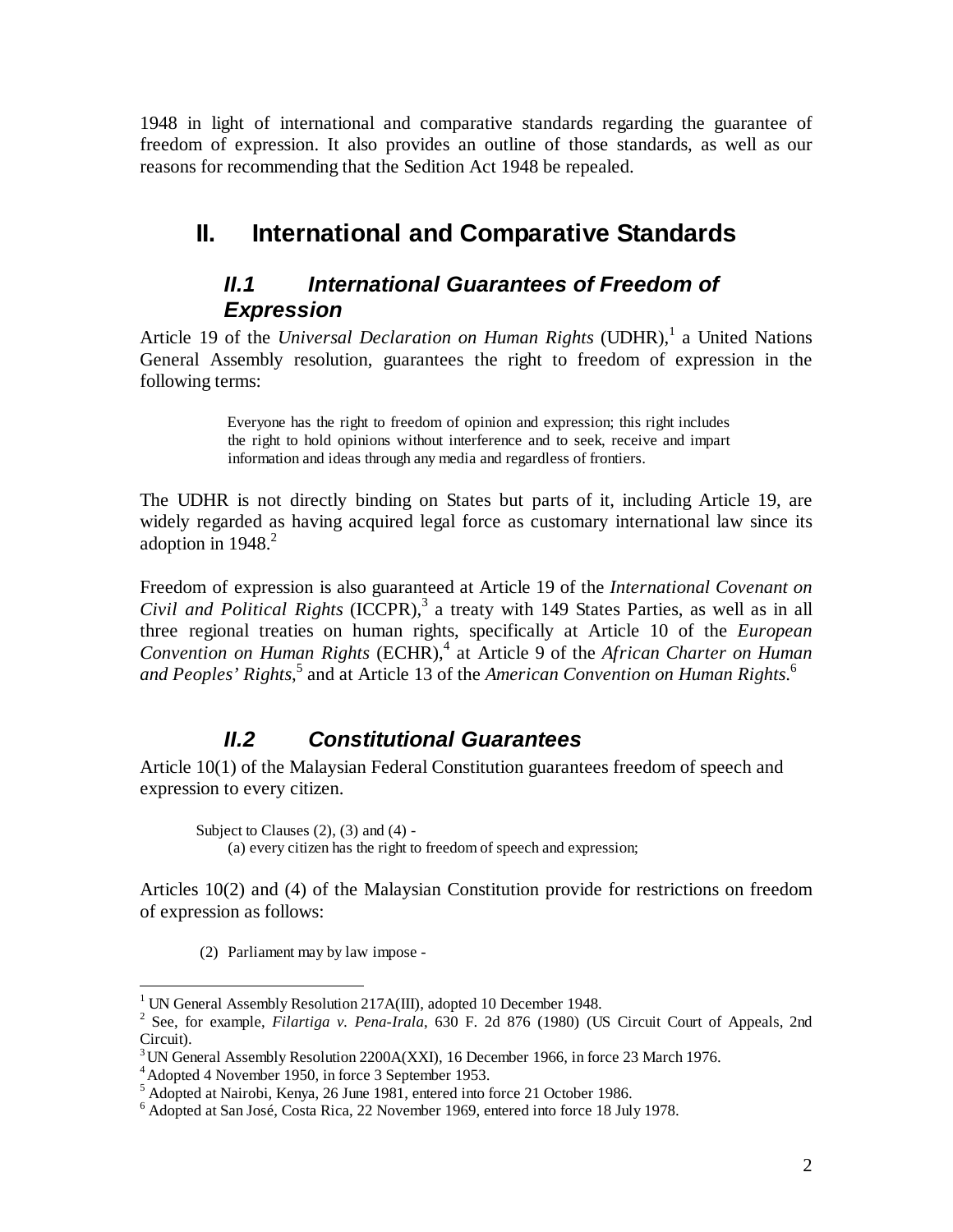- (a) on the rights conferred by paragraph (a) of Clause (1), such restrictions as it deems necessary or expedient in the interest of the security of the Federation or any part thereof, friendly relations with other countries, public order or morality and restrictions designed to protect the privileges of Parliament or of any Legislative Assembly or to provide against contempt of court, defamation, or incitement to any offence; …
- (4) In imposing restrictions in the interest of the security of the Federation or any part thereof or public order under Clause  $(2)(a)$ , Parliament may pass law prohibiting the questioning of any matter, right, status, position, privilege, sovereignty or prerogative established or protected by the provisions of Part III, article 152, 153 or 181 otherwise than in relation to the implementation thereof as may be specified in such law.

It may be noted that these protections are weaker than those of international law. The Malaysian Constitution has additional grounds for imposing restrictions, namely friendly relations with other countries and the privileges of Parliament or of any Legislative Assembly. More seriously, under the Malaysian Constitution, the test is not whether or not the restriction is necessarily but the much lower standard of whether or not Parliament deems the restrictions necessary or even expedient. There is no objective requirement that the restriction actually is necessary or expedient and the latte standard is much lower than that of necessity.

### *II.3 The Importance of Freedom of Expression*

International bodies and courts have made it very clear that freedom of expression and information is one of the most important human rights. In its very first session in 1946 the United Nations General Assembly adopted Resolution 59(I), which states:

Freedom of information is a fundamental human right and ... the touchstone of all the freedoms to which the United Nations is consecrated.<sup>[7](#page-2-0)</sup>

As this resolution notes, freedom of expression is both fundamentally important in its own right and also key to the fulfilment of all other rights. It is only in societies where the free flow of information and ideas is permitted that democracy can flourish. In addition, freedom of expression is essential if violations of human rights are to be exposed and challenged.

The importance of freedom of expression in a democracy has been stressed by a number of international courts. For example, the African Commission on Human and People's Rights has held:

Freedom of expression is a basic human right, vital to an individual's personal development, his political consciousness, and participation in the conduct of public affairs in his country. [8](#page-2-1)

<span id="page-2-0"></span> $7$  14 December 1946.

<span id="page-2-1"></span><sup>&</sup>lt;sup>8</sup> Constitutional Rights Project and Media Rights Agenda v. Nigeria, 31 October 1998, Communications 105/93, 130/94, 128/94 and 152/96, para. 52.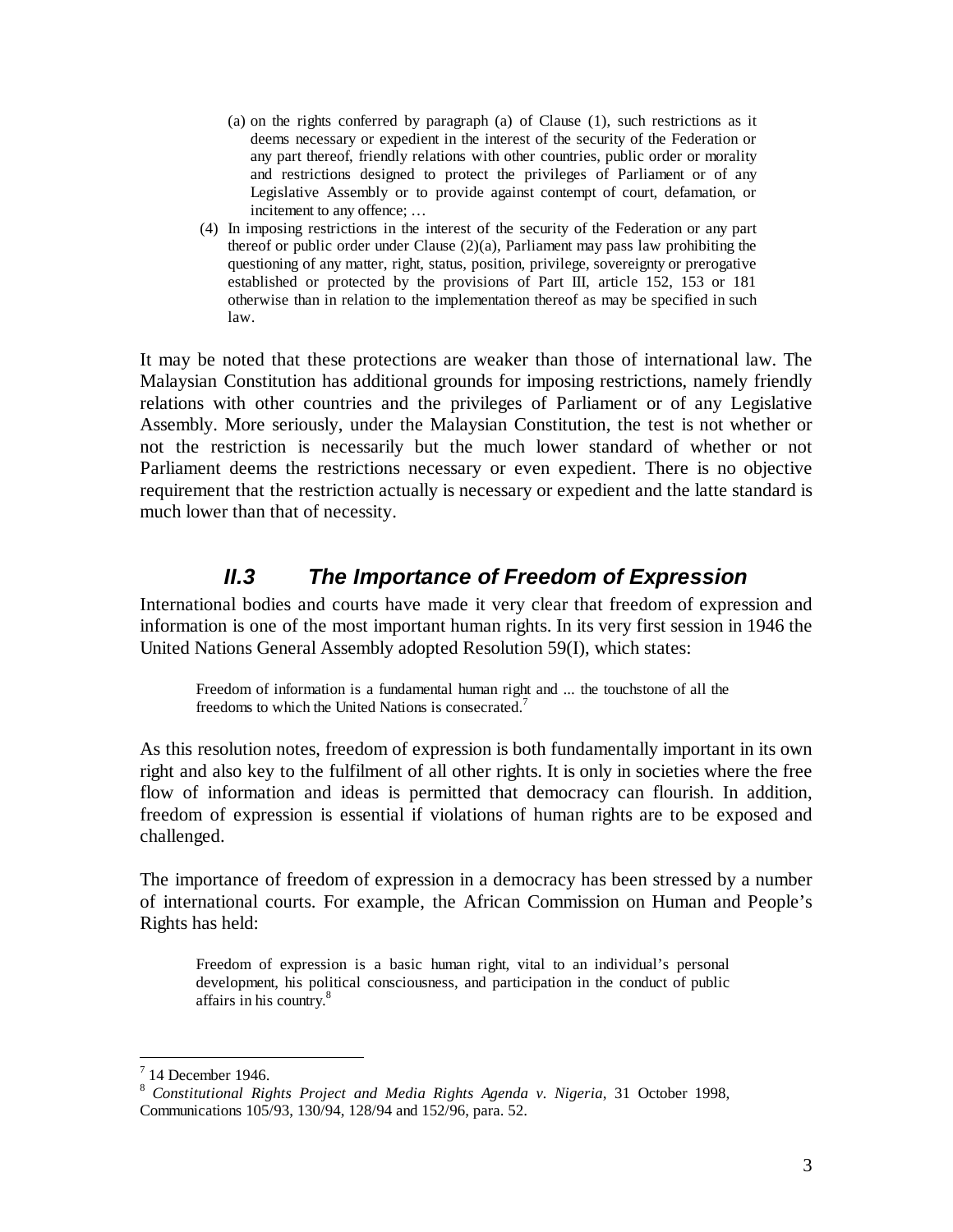Similarly, the Inter-American Court of Human Rights has stated:

Freedom of expression is a cornerstone upon which the very existence of a democratic society rests. It is indispensable for the formation of public opinion. ... [I]t can be said that a society that is not well informed is not a society that is truly free.<sup>9</sup>

This has repeatedly been affirmed by both the UN Human Rights Committee and the European Court of Human Rights.

The fact that the right to freedom of expression exists to protect controversial expression as well as conventional statements is well established. For example, in a recent case the European Court of Human Rights stated:

According to the Court's well-established case-law, freedom of expression constitutes one of the essential foundations of a democratic society and one of the basic conditions for its progress and for each individual's self-fulfilment. Subject to paragraph 2 of Article 10, it is applicable not only to "information" or "ideas" that are favourably received or regarded as inoffensive or as a matter of indifference, but also to those that offend, shock or disturb. Such are the demands of that pluralism, tolerance and broadmindedness without which there is no "democratic society".<sup>[10](#page-3-1)</sup>

These statements emphasise that freedom of expression is both a fundamental human right and also key to democracy, which can flourish only in societies where information and ideas flow freely.

#### *II.4 Media Freedom*

The guarantee of freedom of expression applies with particular force to the media, including the broadcast media. As the Inter-American Court of Human Rights has stated: "It is the mass media that make the exercise of freedom of expression a reality."<sup>11</sup>

Because of their pivotal role in informing the public, the media as a whole merit special protection. As the European Court of Human Rights has held:

[I]t is … incumbent on [the press] to impart information and ideas on matters of public interest. Not only does it have the task of imparting such information and ideas: the public also has a right to receive them. Were it otherwise, the press would be unable to play its vital role of 'public watchdog'.<sup>[12](#page-3-3)</sup>

This applies particularly to information which, although critical, relates to matters of public interest:

<span id="page-3-0"></span><sup>9</sup> *Compulsory Membership in an Association Prescribed by Law for the Practice of*

<span id="page-3-2"></span><span id="page-3-1"></span>

<sup>&</sup>lt;sup>10</sup> Nilsen and Johnsen v. Norway, 25 November 1999, Application No. 23118/93, para. 43.<br><sup>11</sup> Compulsory Membership in an Association Prescribed by Law for the Practice of Journalism, op cit., para. 34. 12 *Thorgeirson v. Iceland*, 25 June 1992, Application No. 13778/88, para. 63.

<span id="page-3-3"></span>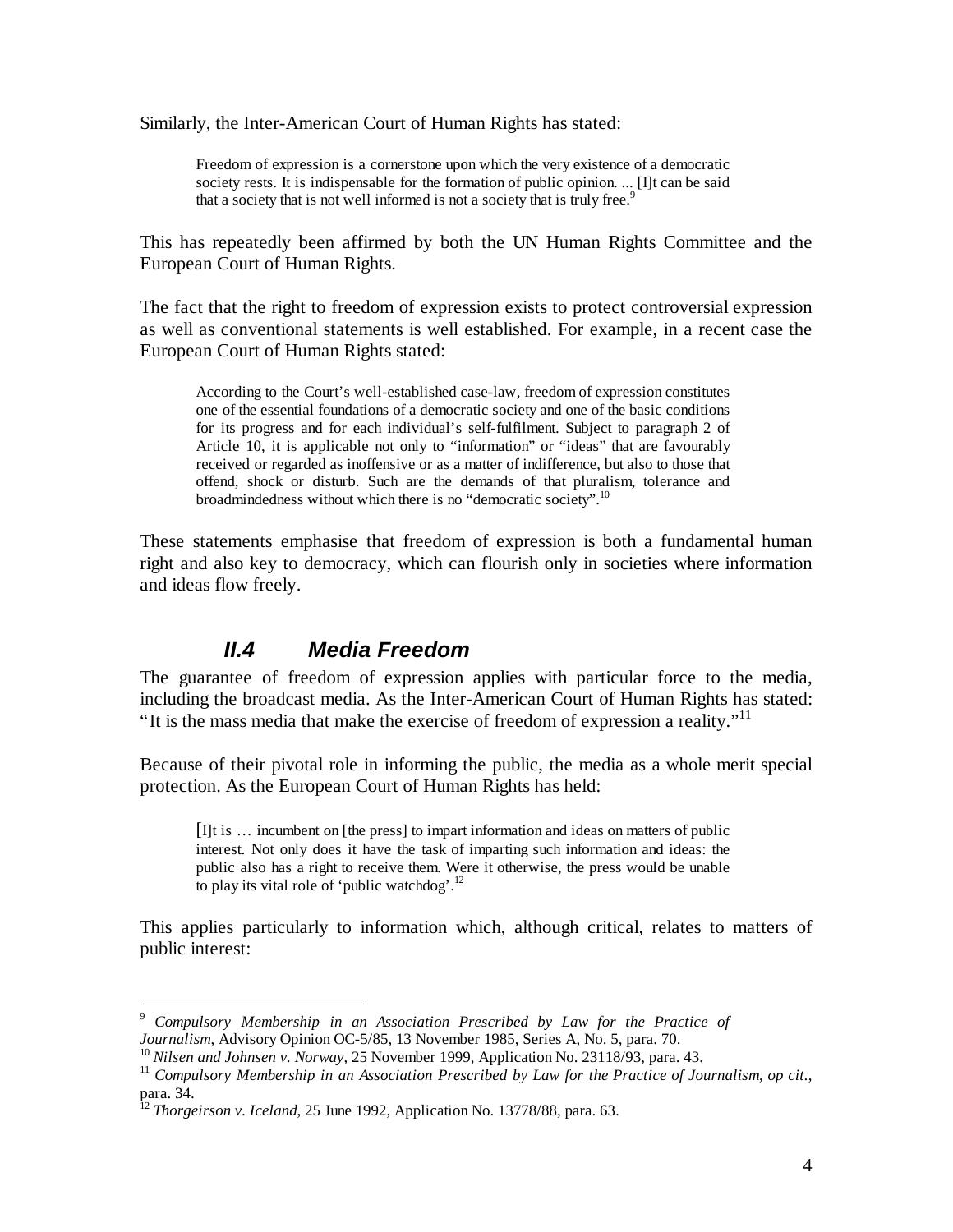The press plays an essential role in a democratic society. Although it must not overstep certain bounds, in particular in respect of the reputation and rights of others and the need to prevent the disclosure of confidential information, its duty is nevertheless to impart – in a manner consistent with its obligations and responsibilities – information and ideas on all matters of public interest [footnote omitted]. In addition, the court is mindful of the fact that journalistic freedom also covers possible recourse to a degree of exaggeration, or even provocation.<sup>[13](#page-4-0)</sup>

This has been recognised by the constitutional courts of individual States around the world. For example, the Supreme Court of South Africa has recently held:

The role of the press is in the front line of the battle to maintain democracy. It is the function of the press to ferret out corruption, dishonesty and graft wherever it may occur and to expose the perpetrators. The press must reveal dishonest mal- and inept administration. It must also contribute to the exchange of ideas already alluded to. It must advance communication between the governed and those who govern. The press must act as the watchdog of the governed.<sup>[14](#page-4-1)</sup>

#### *II.5 Restrictions on Freedom of Expression*

The right to freedom of expression is not absolute. Both international law and most national constitutions recognise that freedom of expression may be restricted. However, any limitations must remain within strictly defined parameters.

Article 29 of the *Universal Declaration of Human Rights* provides:

In the exercise of his rights and freedoms, everyone shall be subject only to such limitations as are determined by law solely for the purpose of securing due recognition and respect for the rights and freedoms of others and of meeting the just requirements of morality, public order and the general welfare in a democratic society.

Article 19(3) of the *International Covenant on Civil and Political Rights* lays down the benchmark, stating:

The exercise of the rights provided for in paragraph 2 of this article carries with it special duties and responsibilities. It may therefore be subject to certain restrictions, but these shall only be such as are provided by law and are necessary:

(a) For respect of the rights or reputations of others;

 $\overline{a}$ 

(b) For the protection of national security or of public order (ordre public), or of public health or morals.

It is a maxim of human rights jurisprudence that restrictions on rights must always be construed narrowly; this is especially true of the right to freedom of expression in light of its importance in democratic society. Accordingly, any restriction on the right to freedom of expression must meet a strict three-part test, approved by both the UN Human Rights

<span id="page-4-0"></span><sup>13</sup> *Fressoz and Roire v. France*, 21 January 1999, Application No. 29183/95 (European Court of Human Rights). <sup>14</sup> *Government of the Republic of South Africa v. the Sunday Times*, [1995] 1 LRC 168, pp.

<span id="page-4-1"></span><sup>175-6.</sup>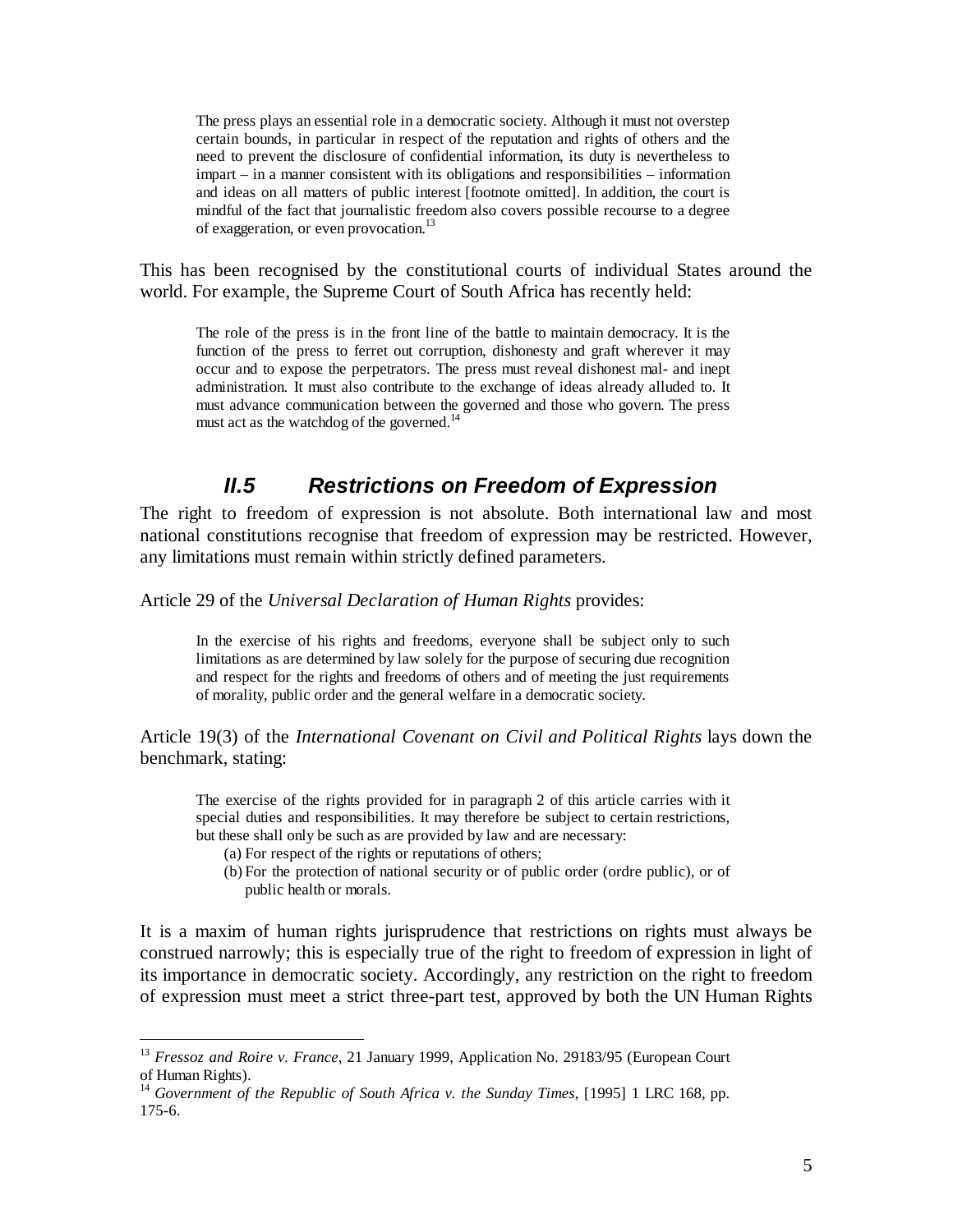Committee<sup>15</sup> and the European Court of Human Rights.<sup>16</sup> This test requires that any restriction must a) be provided by law; b) be for the purpose of safeguarding a legitimate public interest; and c) be necessary to secure that interest.

The third part of this test means that even measures which seek to protect a legitimate interest must meet the requisite standard established by the term "necessity". Although absolute necessity is not required, a "pressing social need" must be demonstrated, the restriction must be proportionate to the legitimate aim pursued and the reasons given to justify the restriction must be relevant and sufficient.<sup>17</sup> In other words, the government, in protecting legitimate interests, must restrict freedom of expression as little as possible. Vague or broadly defined restrictions, even if they satisfy the "provided by law" criterion, will generally be unacceptable because they go beyond what is strictly required to protect the legitimate interest.

## **III.Sedition: History and International Practice**

Sedition as an offence originated in UK. Prior to 1606, treason (an offence similar to sedition) was punishable under the Statute of Treasons of 1352. The offence of seditious libel was first created in 1606 by the infamous Star Chamber decision in *de Libellis Famosis* [18](#page-5-3) and continued to exist at common law as a species of libel. The history of sedition is a sorrowful litany of cruel repression of political dissent by intolerant and intransigent regimes. [19](#page-5-4)

In most of the mature democracies, the law of sedition has now either formally been rescinded or is largely defunct. Pronouncements by courts and law reform commissions in a number of common law jurisdictions support the contention that the law of sedition serves no useful purpose, is anachronistic, is palpably undemocratic, and is an unconstitutional encroachment on the right to freedom of expression.

#### **Australia**

The crime of seditious libel remains in the Commonwealth *Crimes Act* of 1914.<sup>20</sup> These provisions have, however, fallen into disuse and have been targeted for legal reform. Most importantly, recent developments in Australian law substantially circumscribe the government's ability to restrict political speech and expression.

1

<span id="page-5-1"></span><span id="page-5-0"></span>

<sup>&</sup>lt;sup>15</sup> See, for example, *Mukong v. Cameroon*, 21 July 1994, Communication No. 458/1991, para. 9.7.<br><sup>16</sup> See, for example, *Goodwin v. United Kingdom*, 27 March 1996, Application No. 17488/90, paras. 28-37.<br><sup>17</sup> Sunday Time

<span id="page-5-2"></span>Human Rights). These standards have been reiterated in a large number of cases. <sup>18</sup> (1606) 5 Co. Rep. 125a, v. 208.

<span id="page-5-3"></span>

<span id="page-5-4"></span><sup>&</sup>lt;sup>19</sup> For the most comprehensive history of sedition and freedom of expression see F.S. Siebert, *Freedom of the Press*, 1476-1776: *The Rise and Fall of Government Control* (Urbana: University of Illinois Press, 1965).

<span id="page-5-5"></span><sup>&</sup>lt;sup>20</sup> Section 24 make it a crime (a) "to bring the Sovereign into hatred or contempt; (b) excite disaffection against the Sovereign or the Government or Constitution of the United Kingdom or against either House of the Parliament of the United Kingdom; or (c) to excite disaffection against the Government or Constitution of any of the King's dominions." The archaic language of the Act, referring as it does to the United Kingdom, reveals it to be a anachronistic holdover from colonial times.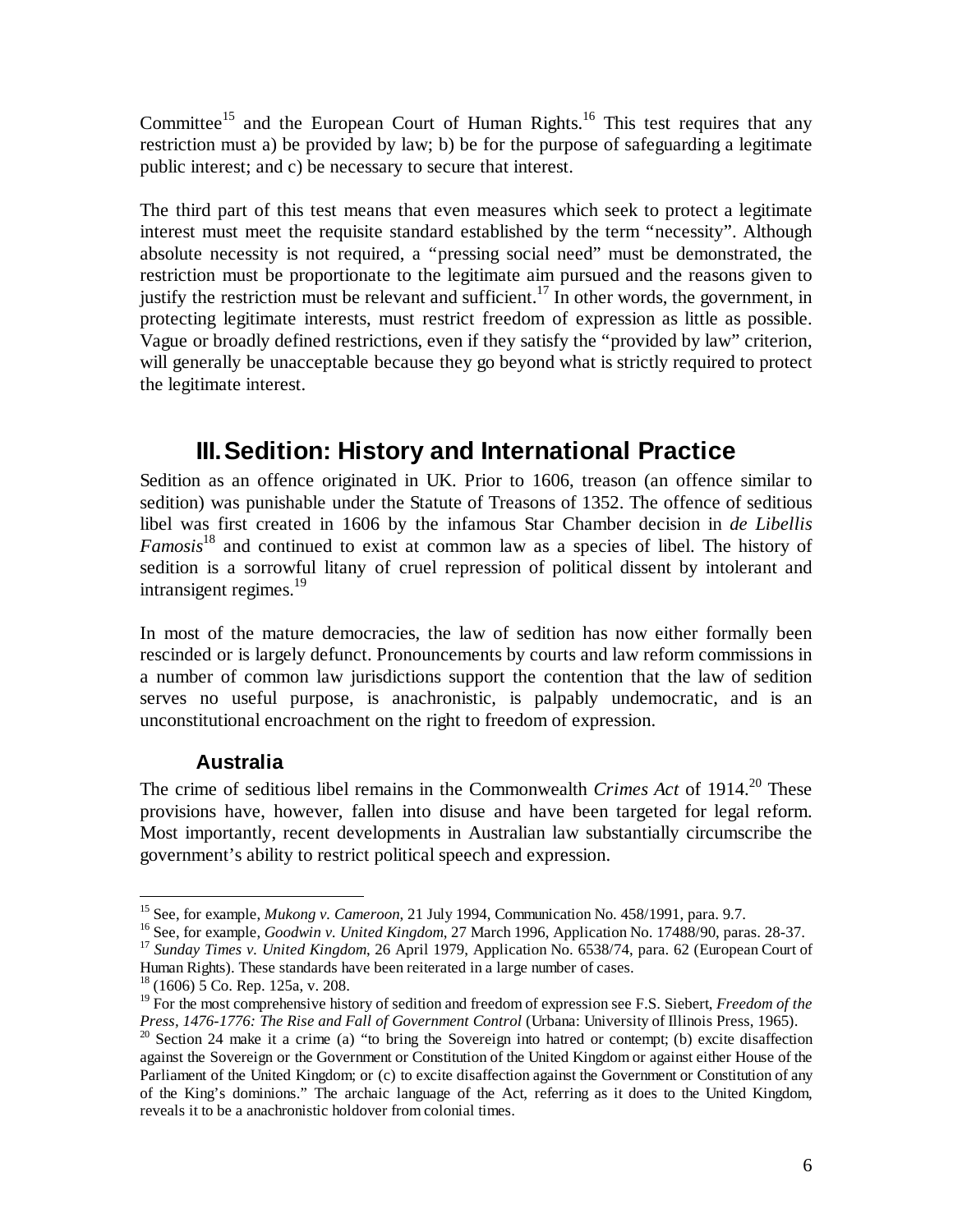In 1986, the Federal Parliament amended the *Crimes Act* [21](#page-6-0) to limit the crime of sedition to statements or actions carried out "with the intention of causing violence or creating public disorder or a public disturbance."<sup>22</sup> These modified provisions have never been used. Most recently, the *Fifth Interim Report* of the Committee of Review of Commonwealth Criminal Law proposed that the law should be completely rewritten, focussing solely on the prohibition of incitement to violently overthrow the democratic government or constitution, or violent interference with the democratic process. [23](#page-6-2) 

#### **Canada**

Although the offence of seditious libel remains in the *Criminal Code*, it has not been used since 1951, when the Supreme Court of Canada decided the landmark case of *Boucher v. The King*. [24](#page-6-3) The accused, a Jehovah's Witness, had distributed leaflets which were titled "Quebec's Burning Hate for God and Christ and Freedom Is the Shame of all Canada."<sup>[25](#page-6-4)</sup> The body of the impugned document recounted a detailed narrative of the persecution endured by members of the faith and called upon the people of Quebec to protest against the regime of oppression. Although the contents of the leaflet were entirely capable of provoking anger and hostility towards the administration of justice, and indeed were calculated to engender a feeling of indignant towards the injustices it alleged, the court emphasised that this alone was insufficient to found a conviction for sedition. Justice Kerwin held: "An intention to bring the administration of justice into hatred and contempt or exert disaffection against it is not sedition unless there is also the intention to incite people to violence against it."<sup>26</sup>

#### **India**

The crime of sedition is contained in section 124A of the Indian Penal Code. In *Kedar Nath v. State of Bihar*<sup>[27](#page-6-6)</sup> the court addressed the all-important question of whether angry and intemperate speech, undoubtedly calculated to bring the government and its administration of the affairs of State into contempt and disrepute, but falling short of inciting lawlessness or disorder, constituted sedition. Balancing the values of public order with freedom of expression, the Supreme Court unanimously held:

Criticism of public measures or comment on Government action, however strongly worded, would be within reasonable limits and would be consistent with the fundamental right of freedom of speech and expression. It is only when the words, written or spoken, etc, which have the pernicious tendency or intention of creating public disorder or disturbance of law and order that the law steps in to prevent such activities in the interest of public order.<sup>[28](#page-6-7)</sup>

<span id="page-6-0"></span> $21$  Sections 24C and 24D.

<span id="page-6-2"></span><span id="page-6-1"></span>

<sup>&</sup>lt;sup>22</sup> Intelligence and SecurityAct No. 102, 1986, sections 12 –13.<br><sup>23</sup> Australia, Review of Commonwealth Criminal Law, *Fifth Interim Report* (1991), para. 32.15.<br><sup>24</sup> [1951] S.C.R. 265.<br><sup>25</sup> *Ibid.*, p. 286.<br><sup>26</sup> *Ibid.* 

<span id="page-6-3"></span>

<span id="page-6-4"></span>

<span id="page-6-5"></span>

<span id="page-6-6"></span>

<span id="page-6-7"></span>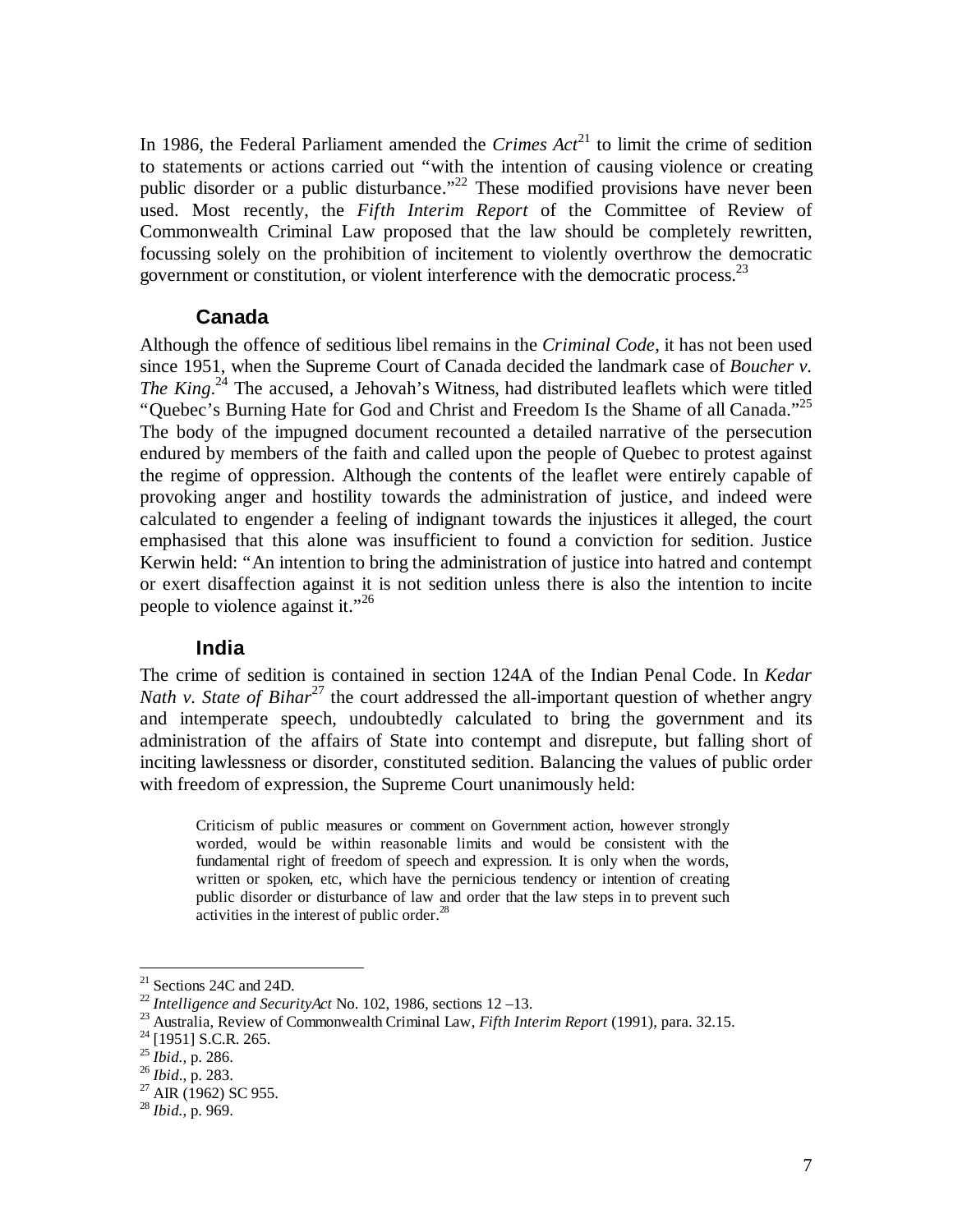The *Kedar Nath* decision is of particular importance, since the statute being applied contained no such qualifications and did not make guilt contingent upon the intention or likelihood of violence or disorder. The Indian Supreme Court chose to give the offence of sedition this narrower and more specific interpretation because it concluded that permitting a broader application of the law was both unnecessary for the security of the State, and contrary to the basic principles of democratic free speech. Adopting the words of American founding-father and Constitutional scholar James Madison, Chief Justice Sinha stated that, when tending the tree of liberty, "it is better to leave a few of its noxious branches to their luxuriant growth, than, by pruning them away, to injure the vigour of those yielding the proper fruits."<sup>29</sup>

#### **Ireland**

In 1991, in recommending the abolition without replacement of the common law offence of seditious libel, the Irish Law Reform Commission stated: "As an offence it has an unsavoury history of suppression of government criticism and has been used as a political muzzle. Furthermore, the matter which is the subject of the offence is punishable in accordance with provisions of Irish legislation."<sup>[30](#page-7-1)</sup>

#### **New Zealand**

Sections 80-85 of the New Zealand Crimes Act 1961 contained provisions on seditious offences. However, in 1989 a new Crimes Act was adopted and these provisions were dropped. $31$ 

#### **South Africa**

The crime of sedition continues to exist at common law in South Africa, but even before the fall of the apartheid regime, the South African courts severely curtailed to scope of criminal punishment for political debate. In *Argus Printing an Publishing Co. Ltd. v. Inkatha Freedom Party*, a case concerning the law of defamation, the court observed that, "the general approach properly adopted by our courts [is] that a wide latitude should be allowed in public debate on political matters. $32$ 

Almost sixty years earlier, in the 1936 case of *R. v. Roux*, the courts considered a charge under the law of *crimen laesae venerationis*, meaning words scandalous or dishonouring of the King and government. Assuming for purposes of argument that the offence existed, Justice Curlewis stated:

The words of the article complained of in the summon would certainly not fall within the definition of the crime as…they cannot be construed as seditious or as an incitement to the taking up arms against the King or as inducing a mutiny or insurrection whereby the welfare of the King and the State (*res publica*) is placed in jeopardy…. We must interpret the language complained of by the light of modern thought and freedom of speech and not by the light of the restricted ideas of the middle

<span id="page-7-0"></span>

<span id="page-7-2"></span><span id="page-7-1"></span>

<sup>&</sup>lt;sup>29</sup> *Ibid.*, p. 965.<br><sup>30</sup> Irish Law Reform Commission, Consultation Paper on the Crime of Libel (1991), para 217.<br><sup>31</sup> Irish Law Reform Commission, Consultation Paper on the Crime of Libel (1991), para 211.<br><sup>32</sup> 1992 (3)

<span id="page-7-3"></span>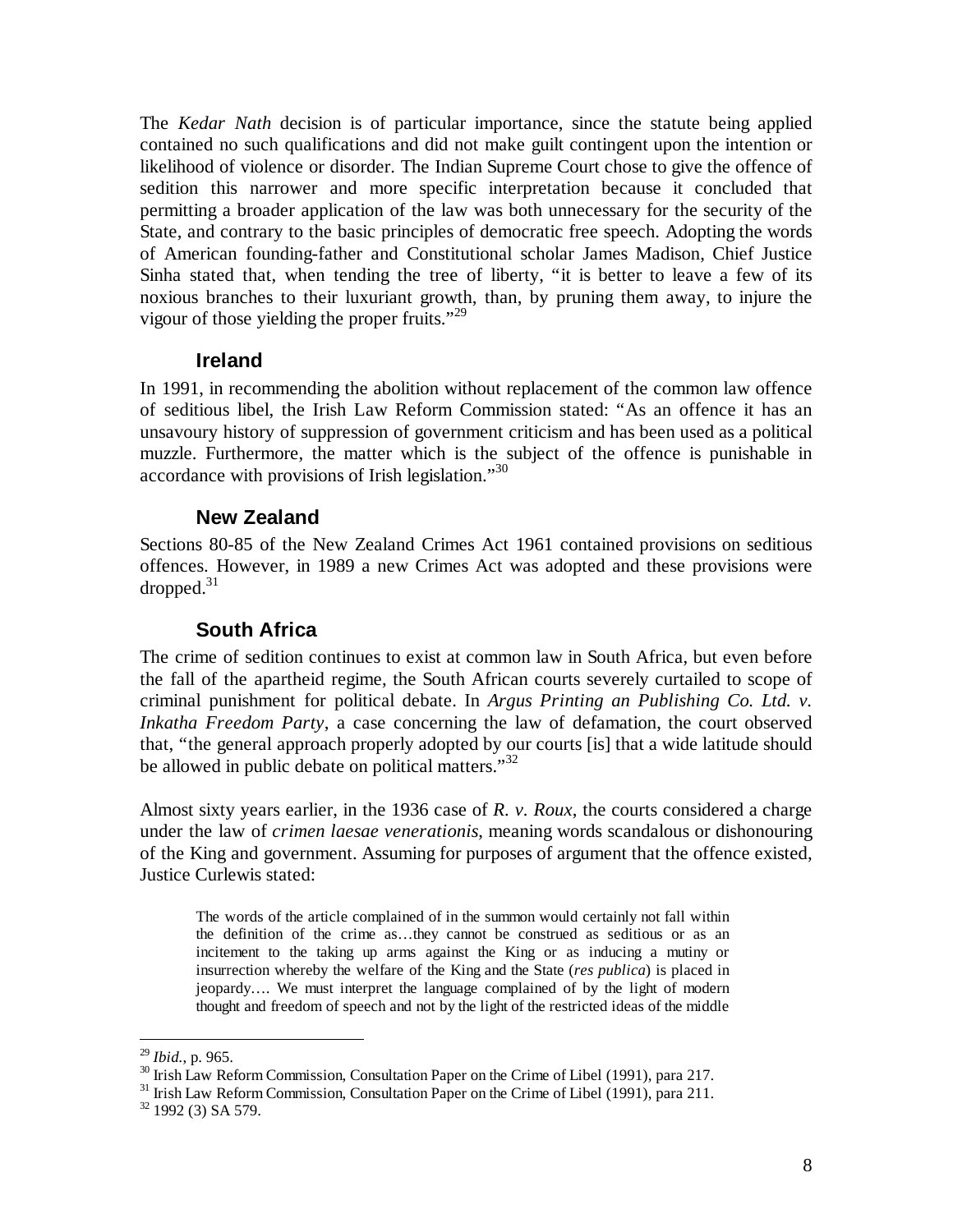ages.[33](#page-8-0)

Under the modern post-apartheid Constitution, section 16 of which explicitly guarantees freedom of expression and the press, the courts have articulated a robust defence of freedom of expression, especially in the political realm. The freedom of expression guaranteed by the Constitution is subject to a few narrow exceptions, one of which is the "incitement of imminent violence."<sup>34</sup> This, taken together with the judicial pronouncement in *Holomisa v. Argu[s N](#page-8-1)ewspapers Ltd*. that, "the success of our constitutional venture depends upon robust criticism of the exercise of power,<sup>35</sup> suggests that nothing short of a direct and successful call for violence or disorde[r c](#page-8-2)ould be considered sedition under contemporary South African law.

### **United Kingdom**

Sedition remains an offence at common law in the United Kingdom, although in practice it is obsolete and has not been used by the State for more than fifty years. Recent attempts to bring private prosecutions for sedition in the United Kingdom have also foundered. Indeed, both the judiciary and the government's own experts agree that sedition should be completely removed from the law of England, and the United Kingdom's Law Commission has expressed the view that there was no need to retain the offence. [36](#page-8-3)

In 1990, a number of individuals angered by the publication Salman Rushdie's critically acclaimed but highly controversial novel *The Satanic Verses*, sought to bring a private prosecution against the author and his publisher for blasphemy and seditious libel. The Magistrate refused to issue a summons and the Court of Appeal affirmed his decision. Their Lordships unanimously agreed with the Canadian Supreme Court's judgement in the *Boucher* case, discussed above, that "a prosecution for seditious libel must be founded [upon] an intention to incite violence or to create public disturbance or disorder against His Majesty or the institutions of government."<sup>[37](#page-8-4)</sup>

### **United States**

As early as 1798, Thomas Jefferson and James Madison condemned the continued existence of the crime of sedition as an aberration of the principle of free and democratic government. [38](#page-8-5) When he became President, Jefferson pardoned all those who had been convicted of sedition and, in 1840, the United States Congress repaid all the fines which had ever been levied against individuals convicted under the *Sedition Act* 1798 on the basis that it was unconstitutional and invalid.<sup>[39](#page-8-6)</sup>

<span id="page-8-0"></span>

<span id="page-8-1"></span>

<span id="page-8-3"></span><span id="page-8-2"></span>

<sup>&</sup>lt;sup>33</sup> 1936 AD 271, pp. 280-81.<br><sup>34</sup> Section 16(2)(b).<br><sup>35</sup> 1996 (2) SA 588 (W), p. 609.<br><sup>36</sup> United Kingdom, The Law Commission, *Working Paper No 72, The Codification of the Criminal Law,*<br>*Treason, Sedition and Allied Off* 

<span id="page-8-4"></span><sup>&</sup>lt;sup>37</sup> R. v. Chief Metropolitan Stipendiary Magistrate, Ex Parte Choudhury, [1990] 1 Q.B. 429, p. 453.<br><sup>38</sup> See New York Times v. Sullivan 376 U.S. 254 (1964), p. 275.

<span id="page-8-5"></span>

<span id="page-8-6"></span><sup>39</sup> *Ibid.*, p. 276.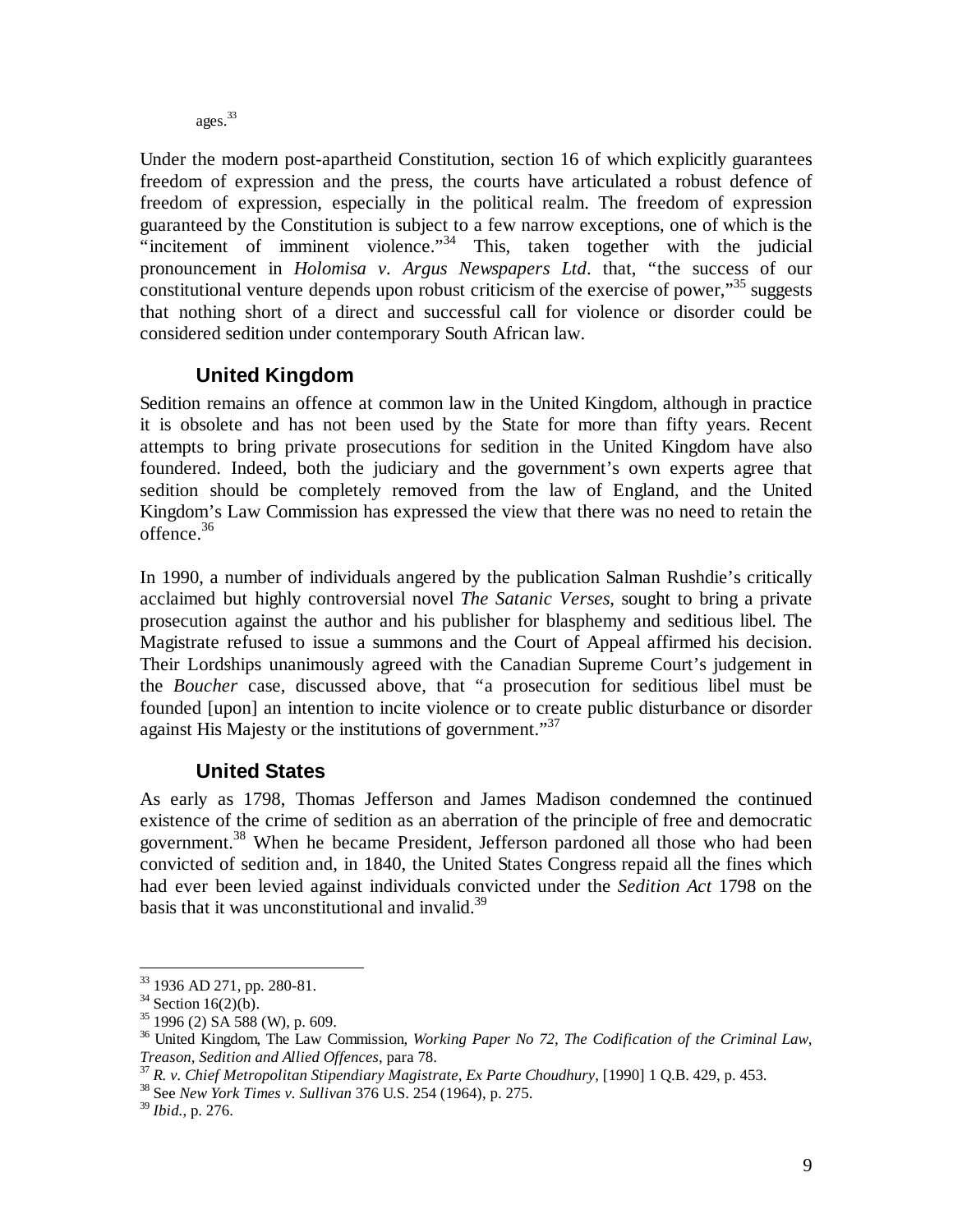The Supreme Court in the landmark decision of *New York Times v. Sullivan*, stated that "no court of last resort in this country has ever held, or even suggested, that prosecutions for libel on government have any place in the American system of jurisprudence."<sup>[40](#page-9-0)</sup>

The limited conditions under which anti-social speech may be punished in the United States Court's were enumerated in the subsequent case of *Brandenburg v. Ohio*.<sup>41</sup> This case concerned statements made by leaders of a white-supremacist organisation which intimated that their group might resort to violence if the government did not alter certain policies concerning matters of race. The Court reversed the conviction<sup>42</sup> and stated definitively that the American constitution only permits the punishment of speech criticising government or State institutions when it is "directed to inciting or producing imminent lawless action *and* is likely to incite or produce such action."<sup>43</sup> Absent either the intention to incite unlawful conduct *or* the objective likelihood that such conduct will directly result, speech could not be criminally sanctioned.

# **IV. Analysis of the Malaysian Sedition Provisions**

There are a number of serious problems with the Malaysian Sedition Act, which fails all three parts of the international test for restrictions on freedom of expression. It is vague and broadly defined, and has been applied even more broadly than the terms of the Act would seem to warrant, thereby failing the "provided by law" part of the test. Furthermore, it does not pursue a legitimate aim; protecting government against criticism is far too tangentially linked to the aim of protecting public order to justify restricting freedom of expression on that basis. Finally, due to its over breadth and the serious chilling effect it has on open democratic debate, it cannot be justified as necessary in a democratic society.

It is also problematical from the perspective of basic rules of criminal law, also protected human rights.

## *IV.1 The Definition of Sedition*

The crime of sedition is specified in Section 4 of the Sedition Act of 1948. The offence, which may attract a sentence of up to three years' imprisonment and/or a fine of up to 5000 Ringgit (approximately US\$1300), is defined in section 4 of the Sedition Act. Anyone who, "does or attempts to do, or makes any preparation to do, or conspires with any person to do" any act which has or would have a seditious tendency, who utters any seditious words, or who prints, publishes or imports any seditious publication is guilty of sedition. Furthermore, it is a crime to have in one's possession, without lawful excuse, any seditious publication.

<span id="page-9-0"></span><sup>&</sup>lt;sup>40</sup> Ibid., p. 291.

<span id="page-9-2"></span><span id="page-9-1"></span>

<sup>&</sup>lt;sup>41</sup> 395 U.S. 444 (1969), p. 447.<br><sup>42</sup> The accused was charged under Ohio's Criminal Syndicalism statute which forbade "advocat[ing]...the duty, necessity, or propriety of crime, sabotage, violence, or unlawful methods of terrorism as a means of accomplishing industrial or political reform".

<span id="page-9-3"></span> $43$  *Brandenburg v.Ohio*, 395 U.S. 444 (1969), p. 447 [emphasis added].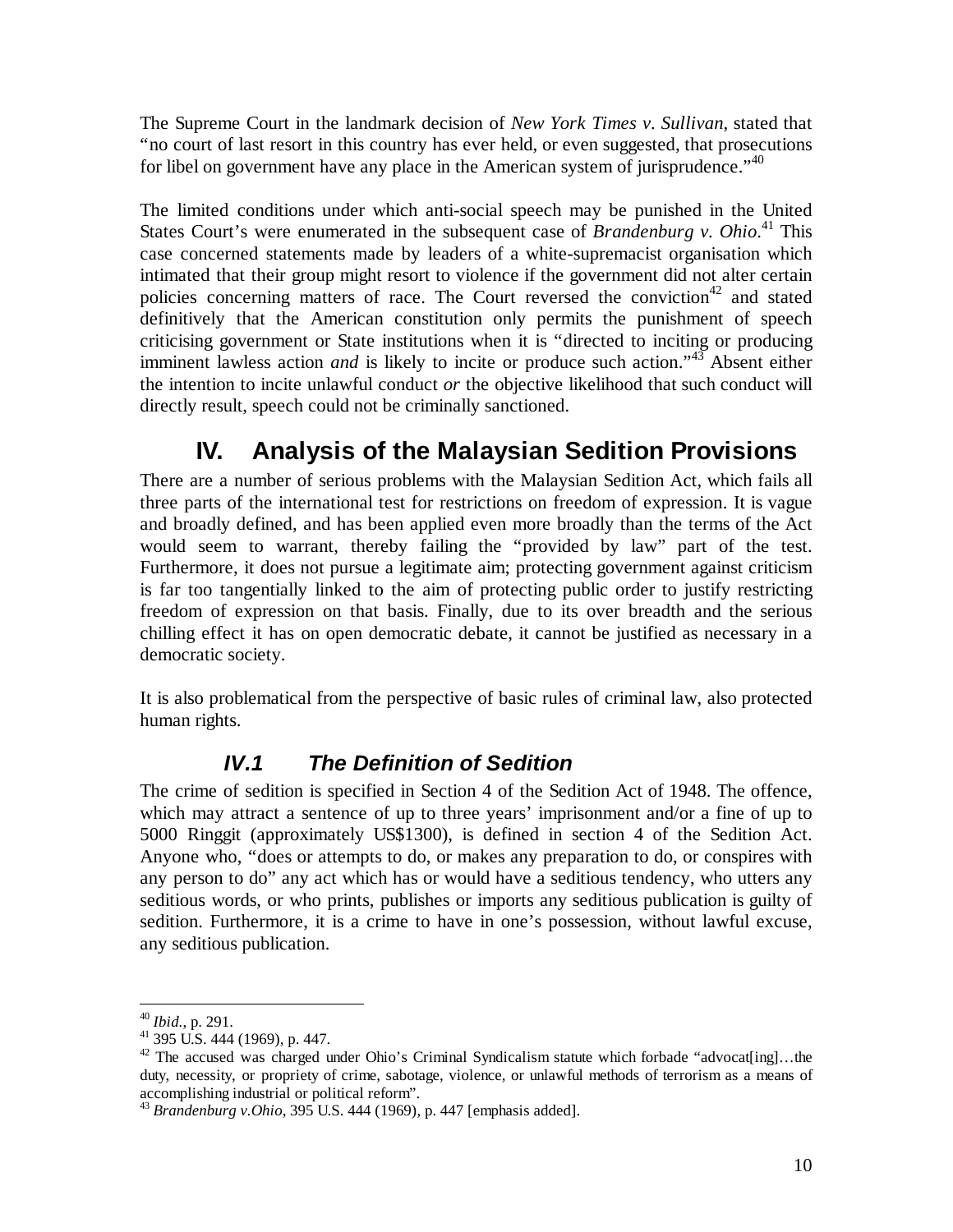The central notion of sedition is defined circularly in the Act as anything which, "when applied or used in respect of any act, speech, words, publication or other thing qualifies the act, speech, words, publication or other thing as having a seditious tendency."

A seditious tendency is then defined in section 3 as follows:

- (1) A 'seditious tendency' is a tendency
	- (a) to bring into hatred or contempt or to excite disaffection against any Ruler or against any Government;
	- (b) to excite the subjects of the Ruler or the inhabitants of any territory governed by any government to attempt to procure in the territory of the Ruler or governed by the Government, the alteration, otherwise than by lawful means, of any matter as by law established;
	- (c) to bring into hatred or contempt or to excite disaffection against the administration of justice in Malaysia or in any State;
	- (d) to raise discontent or disaffection amongst the subjects of the Yang di-Pertuan Agong or of the Ruler of any State or amongst the inhabitants of Malaysia or of any State;
	- (e) to promote feelings of ill-will and hostility between different races or classes of the population of Malaysia; or
	- (f) to question any matter, right, status, position, privilege, sovereignty or prerogative established or protected by the provisions of part III of the Federal constitution or Article 152, 153 or 181 of the Federal Constitution.
- (2) Notwithstanding anything in subsection (1) an act, speech, words, publication or any other thing shall not be deemed to be seditious by reason only that it has a tendency –
	- (a) to show that any Ruler has been misled or mistaken in any of his measures;
	- (b) to point out errors or defects in the Government or Constitution as by law established (except in respect of any matter, right, status, position, privilege, sovereignty or prerogative referred to in subsection (1)(f) otherwise than in relation to the implementation of any provision relating thereto) or in legislation or in the administration of justice with a view to the remedying of the errors or defects;
	- (c) except in respect of any matter, right, status, position, privilege, sovereignty or prerogative referred to in subsection  $(1)(f)$ 
		- (i) to persuade the subjects of any Ruler or the inhabitants of any territory governed by any Government to attempt to procure by lawful means the alteration of any matter in the territory of such Government as by law established; or
		- (ii) to point out, with a view to their removal, any matters producing or having a tendency to produce feelings of ill-will and enmity between different races or classes of the population of the Federation. If the act, speech, words, publication or other thing has not otherwise in fact a seditious tendency.
- (3) For the purpose of proving the commission of any offence against this Act the intention of the person charged at the time he did or attempted to do or made any preparation to do or conspired with any person to do any act or uttered any seditious words or printed, published, sold, offered for sale, distributed, reproduced or imported any publication or did any other thing shall be deemed to be irrelevant if in fact the act had, or would, if done, have had, or the words, publication or thing had a seditious tendency.

The following examples of actions under the Sedition Act give a sense of the very broad interpretation attributed to these definitions by the authorities in Malaysia:

The police detained National Justice Party (Parti Keadilan Nasional) Supreme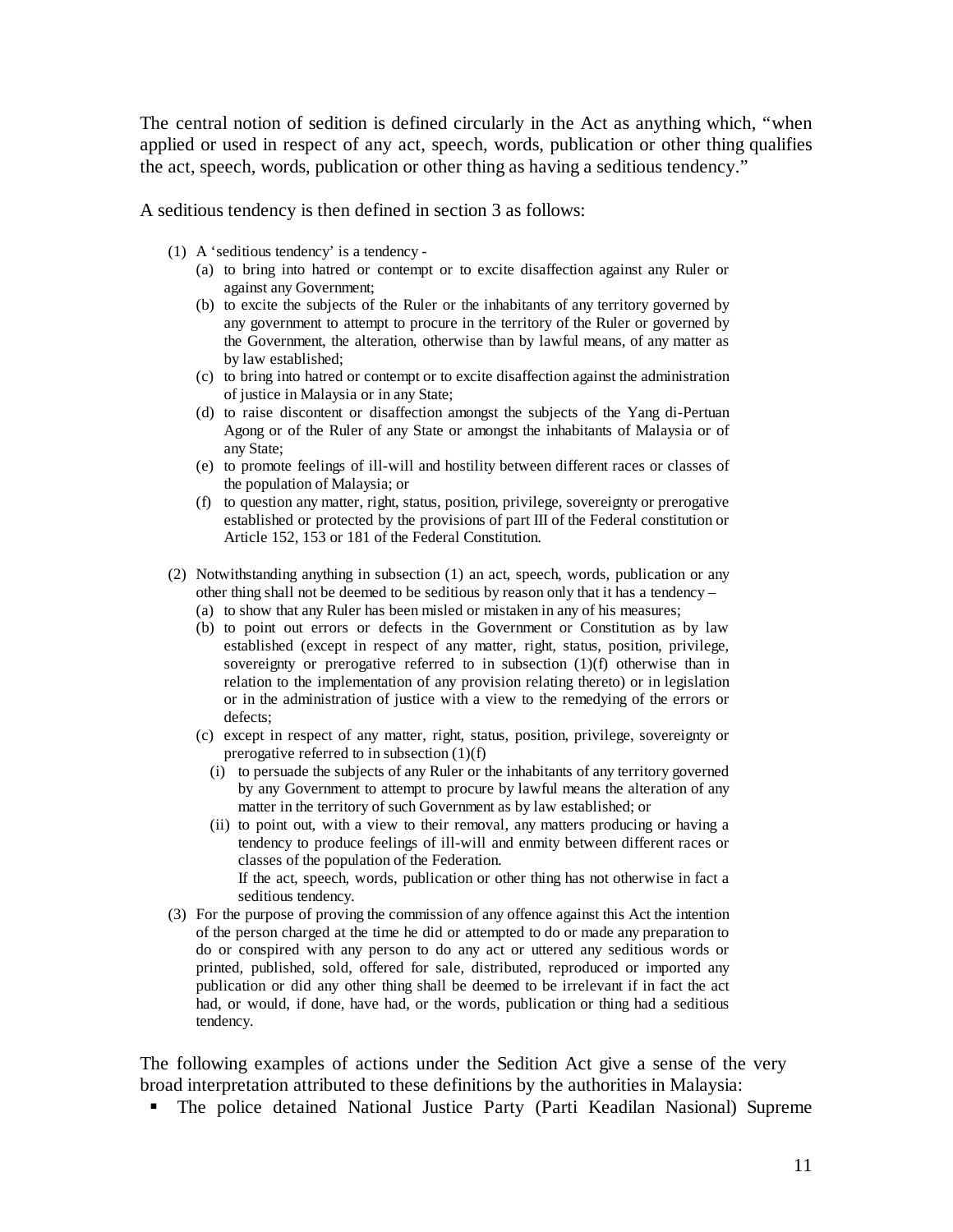Council member N. Gopala Krishnan under the Sedition Act on the basis of his comments on the brutal treatment of Indian detainees.

- Marina Yusoff, former vice president of the National Justice Party (Parti Keadilan Nasional), was arrested on 12 January 2000, for "provoking racial discord" in violation of section 14(1)(b) of the Sedition Act when in a speech on 29 September 1999, Yusoff alleged told a mostly Chinese audience not to vote for UMNO (United Malay National Organization) because it started the massacres of Chinese during the 13 May 1969 race riots.
- Zulkifli Sulong, editor of the opposition newspaper Harakah, and Chia Lim Thye, who held the permit for Harakah's printing company, were charged under the Sedition Act in January 2000 for an article relating to the Anwar Ibrahim sodomy trial allegedly written by Chandra Muzaffar, deputy president of the National Justice Party (Parti Keadilan Nasional). The article alleged that there was a government conspiracy against Anwar.
- Karpal Singh, lead counsel for Anwar Ibrahim and deputy chairman of the Democratic Action Party (DAP), was arrested on 12 January 1999 and charged for sedition for statements he made in court during Anwar's sodomy trial when he told the court that Anwar might have been poisoned, adding "I suspect that people in high places are responsible for the situation."
- On 25 August 1998, opposition parliamentarian Lim Guan Eng was jailed for sedition and maliciously publishing false news for statements he made and published in 1995 accusing the Attorney General of mishandling allegations that the Chief Minister of Malacca was guilty of statutory rape of a schoolgirl. Because of his conviction, Lim Guan Eng was disqualified from being a Member of Parliament or holding elective office, was prohibited from holding any position in a political party for five years and was barred from pursuing his profession as an accountant.
- Abdullah Ahmad Badawi, the Deputy Prime Minister, allegedly threatened to use the provisions of the Sedition Act against any individual or group who continued to oppose the government's move to compel schools to teach science and mathematics in English.
- In January 2003, the authorities raided the office of Malaysiakini, an Internet site which was a major source of independent news and information on Malaysia, and ordered it shut down under the Sedition Act after it published a letter from an anonymous reader criticising Malay rights and likening the youth wing of one of the ruling coalition parties to the Ku Klux Klan.

## *IV.2 Provided by Law*

The test for restrictions on freedom of expression under international law requires all such restrictions to be provided by law. This means that the law should be accessible and also that it should not be excessively vague. The crime of sedition, as set out in the Sedition Act, is far too vague to meet this standard. This is of particular importance given the criminal nature of these offences and the potential penalty of imprisonment. Both 'sedition' and 'seditious tendency' are loosely defined and subjective words such as 'hatred', 'contempt', 'discontent', 'feelings of ill-will' and 'disaffection' are used without any definition.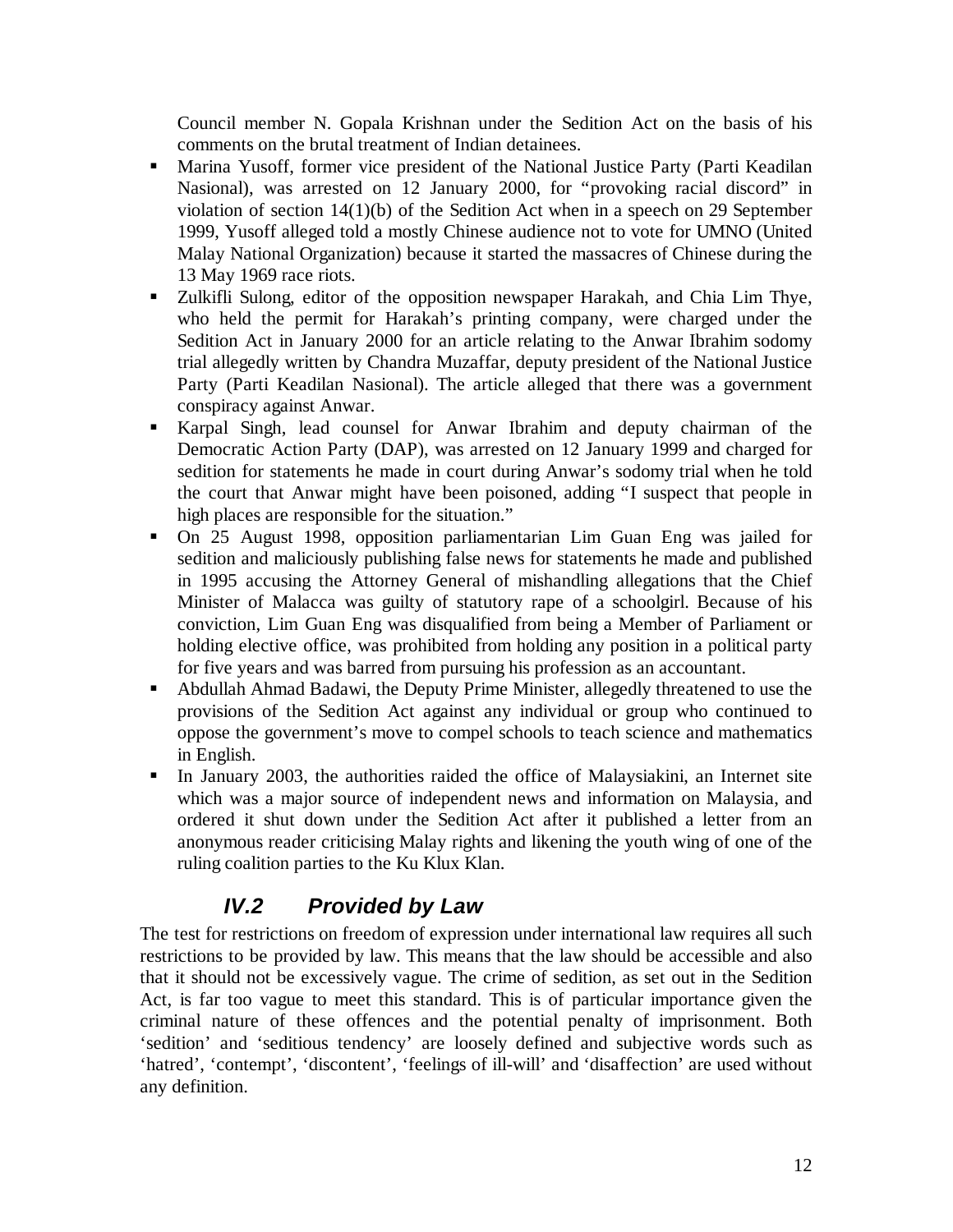It might be argued that the exceptions to the general rule on sedition clarify and narrow the scope of the offence. In fact, however, they indicate just how broad and undefined the offence really is. Any rule which needs an exception in favour of pointing out that the rulers are misled is quite obviously unacceptably vague. The same is true of the exception in favour of pointing out errors with a view to remedying them. Indeed, this narrow exception seems to imply that pointing out errors for any purpose other than remedying them, for example for political gain during elections, is not allowed.

In *Boucher v. The King*, the Canadian Supreme Court, striking down a similar provision on sedition, stated "as is frequently mentioned in the authorities, probably no crime has been left in such vagueness of definition as that with which we are here concerned."<sup>[44](#page-12-0)</sup>

Vague provisions are susceptible of wide interpretation, by both authorities and those subject to the law. As a result, they are an invitation to abuse and authorities may seek to apply them in situations which bear no relation to the original purpose of the law or to the legitimate aim sought to be achieved. Unfortunately, in Malaysia, the State organs have taken advantage of the vagueness of the law as a means of silencing their critics. As the cases noted above amply demonstrate, the Malaysian authorities, including the judiciary, have given an extremely wide interpretation to the crime of sedition. Indeed, the authorities have practically given a new meaning to sedition, wielding this law to quash opposing and/or critical opinions.

Vague provisions also fail to provide sufficient notice of exactly what conduct is prohibited. As a result, they exert an unacceptable chilling effect on freedom of expression as citizens steer well clear of the potential zone of application to avoid censure. As observed by the Supreme Court of Sri Lanka, "laws that trench on the area of speech and expression must be narrowly and precisely drawn to deal with precise ends. Over-breadth in the area has a peculiar evil – the evil of creating chilling effects which deter the exercise of that freedom. The threat of sanctions may deter its exercise as patently as application of the sanctions. The State may regulate in that area only with narrow specificity."<sup>[45](#page-12-1)</sup>

In the light of the above, it is clear that the Sedition Act fails to define the scope of the various offences sufficiently clearly and narrowly to prevent abuse by the authorities or the serious chilling effect they currently exert.

## *IV.3 Legitimate Aim*

The guarantee of freedom of expression only permits restrictions on this fundamental right for the purpose of protecting certain aims, namely the rights or reputations of others, national security or public order (*ordre public*), or public health or morals. It is not sufficient, to satisfy this part of the test, for restrictions on freedom of expression to merely incidentally effect one of the legitimate aims listed. The measure in question must be primarily directed at that aim. As the Indian Supreme Court has noted:

<span id="page-12-0"></span> $44$  Note 24, p. 294.

<span id="page-12-1"></span><sup>&</sup>lt;sup>45</sup> Perera v. Attorney General & Ors, [1992] 1 Sri L.R. 199, pp. 215 and 228 (Sharvananda, CJ).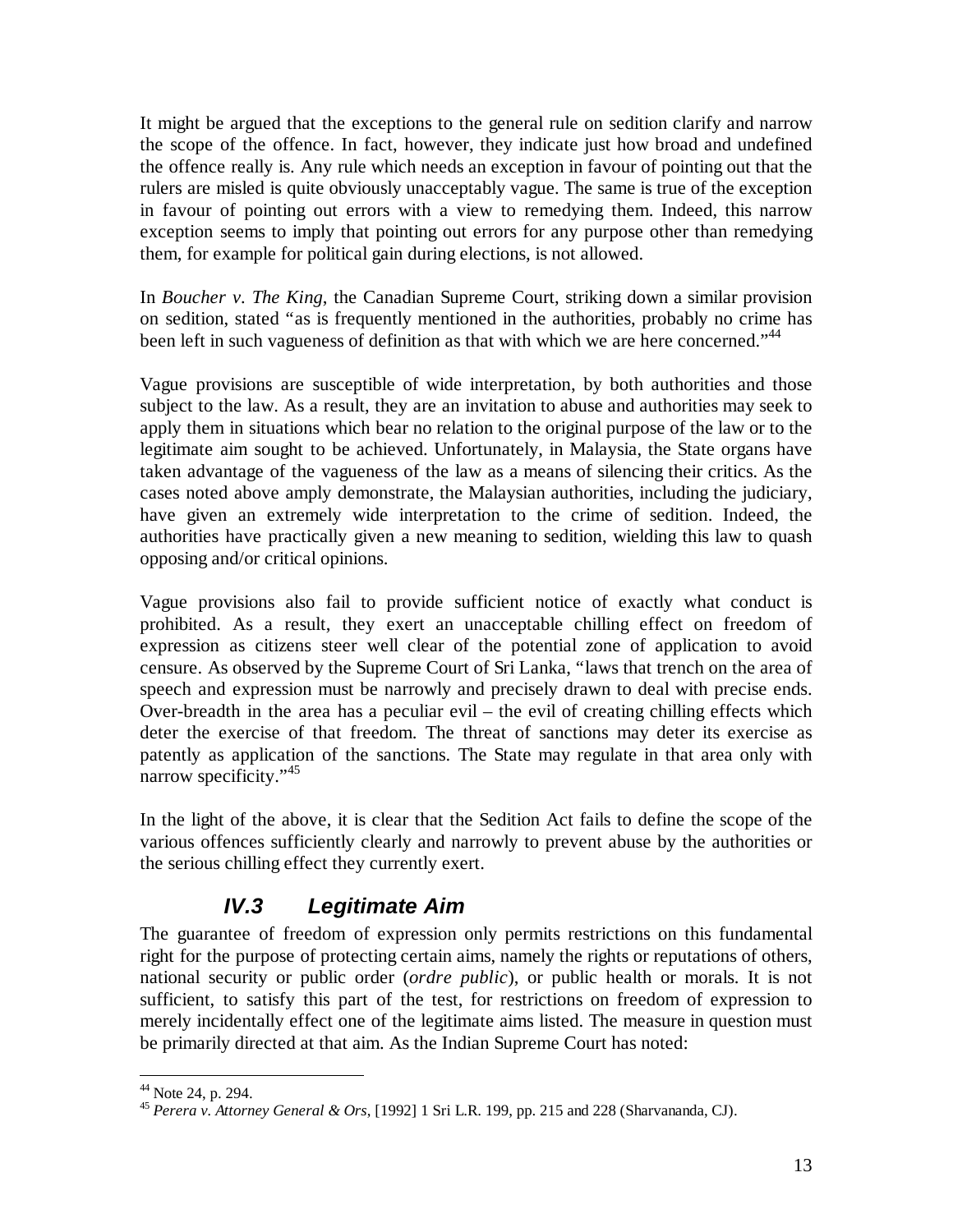So long as the possibility [of a restriction] being applied for purposes not sanctioned by the Constitution cannot be ruled out, it must be held to be wholly unconstitutional and void  $46$ 

In assessing whether a restriction on freedom of expression addresses a legitimate aim, regard must be had to both the purpose and the effect of the restriction. Where the original purpose was to achieve an aim other than one of those listed in the ICCPR and/or constitution, the restriction cannot be upheld. As the Canadian Supreme Court has noted:

[B]oth purpose and effect are relevant in determining constitutionality; either an unconstitutional purpose or an unconstitutional effect can invalidate legislation. [47](#page-13-1)

Of these, only public order and security are relevant to the crime of sedition. It is fairly obvious that there is simply no proximate connection between "bringing a government into hatred and contempt" and these important aims. This conclusion is supported by the jurisprudence of a number of courts around the world. For example, the Supreme Court of South West Africa (Namibia) has noted: "Because people may hold their government in contempt, does not mean that a situation exists which constitutes a danger to the security of the State or to the maintenance of public order. To stifle just criticism could as likely lead to these undesirable situations."<sup>48</sup>

The Nigerian High Court, in striking down the law of sedition in a decision that was later approved by the Federal Court of Appeal, emphasised:

The greater the importance of safeguarding the community from incitements to the overthrow of our institutions by force and violence, the more imperative is the need to preserve inviolate the constitutional rights of free speech, free press and free assembly in order to maintain the opportunity for free political discussion, to the end that government may be responsible to the will of the people and that changes, if desired, may be obtained by peaceful means. Therein lies the security of the Republic, the very foundation of Constitutional Government. [49](#page-13-3) 

The Nigerian courts have thus recognised that not only are sedition laws not required to maintain public order and State security, in fact they actually undermine these goals. This was also the conclusion of the Inter-American Commission on Human Rights in recommending that members of the Organisation of American States (OAS) repeal or amend laws which criminalise speech critical of the government or governmental officials:

Finally and most importantly, the Commission notes that the rationale behind desacato laws [which criminalise speech critical of government and public officials] reverses the principle that *a properly functioning democracy is indeed the greatest guarantee of public order*. These laws *pretend* to preserve public order precisely by restricting

<span id="page-13-0"></span><sup>&</sup>lt;sup>46</sup> Thappar v. State of Madras, [1950] SCR 594, p. 603.

<span id="page-13-2"></span><span id="page-13-1"></span>

<sup>&</sup>lt;sup>47</sup> R. v. Big M Drug Mart Ltd, [1985] 1 SCR 295, p. 331.<br><sup>48</sup> Free Press of Namibia (Pty) Ltd v. Cabinet for the Interim Government of South West Africa, 1987(1) 614, p. 624.

<span id="page-13-3"></span><sup>49</sup> S*tate v. Ivory Trumpet Publishing Company Limited*, [1984] 5NCLR 736, p. 748.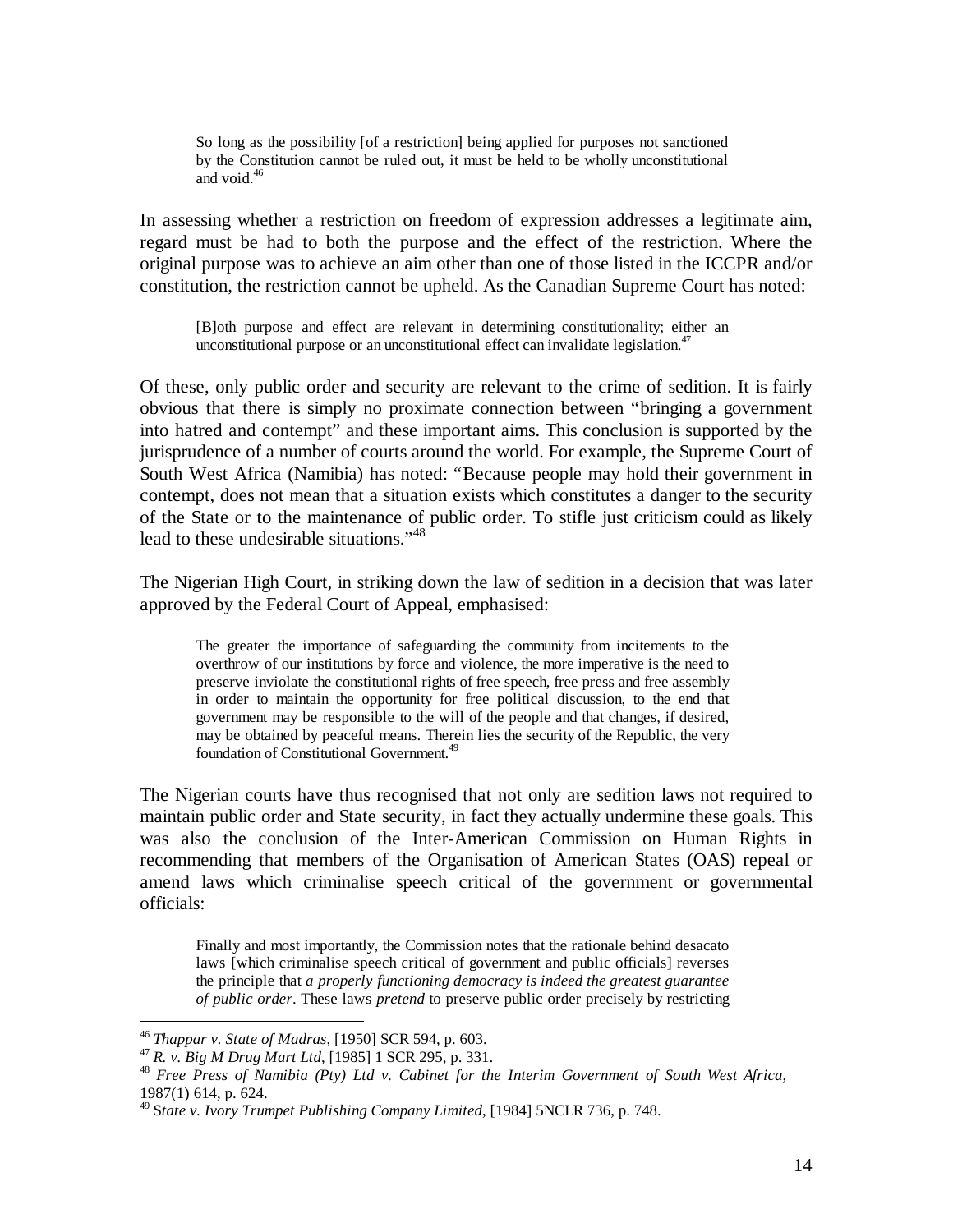a fundamental human right which is recognized internationally as a cornerstone upon which democratic society rests.... In this respect, invoking the concept of "public" order" to justify desacato laws directly inverts the logic underlying the guarantee of freedom of expression and thought guaranteed in the Convention.<sup>50</sup> [emphasis added]

### *IV.4 Necessity*

The necessity part of the test permits only restrictions on freedom of expression which are rationally connected to achieving the legitimate aim, which are not overbroad, including in the sense of there being a less intrusive way of achieving the same aim and which are proportionate, in the sense that the harm to freedom of expression is outweighed or justified by the benefits accrued.

As noted above, there is no rational connection between the aim of protecting public order and the crime of sedition. Shielding government from criticism is, in fact, more likely to undermine public order, properly understood, than to protect it.

Even more serious is the vast over breadth of the sedition provisions in Malaysia, as illustrated by the cases in which they have been applied, noted above. It is clear from these cases that the impact of the law, even if it does at its core address a legitimate aim, restricts speech well beyond that legitimate aim.

Furthermore, there exist a wide range of other laws, which are more carefully tailored to protecting public order and which are less open to political manipulation. Indeed, once the scope of sedition is interpreted more narrowly, there is no need for the offence since it is entirely included within other, more appropriate, public order offences. As the UK Law Commission pointed out, in recommending the abolition without replacement of the common law offence of sedition:

[B]efore a person can be convicted of publishing seditious words, or a seditious libel or of seditious conspiracy [in the UK] he must be shown to have intended to incite to violence, or to public disorder or disturbance, with the intention thereby of disturbing constituted authority. In order to satisfy such a test it would, therefore, have to be shown that the defendant had incited or conspired to commit either offences against the person, or offences against property or urged others to riot or to assemble unlawfully. He would, therefore, be guilty, depending on the circumstances, of incitement or conspiracy to commit the appropriate offence or offences...'<sup>[51](#page-14-1)</sup>

Perhaps the most serious defect of sedition laws is that they represent a disproportionately serious interference with democratic debate. Any benefits they may be deemed to bring in terms of protecting public order, which, as the analysis above makes clear, are slight, are far outweighed by the harm done to freedom of expression in its most important guise, namely as an underpinning of democracy.

<span id="page-14-0"></span><sup>50</sup> *Compatibility of "Desacato" Laws with the American Convention on Human Rights*, Advisory

<span id="page-14-1"></span><sup>&</sup>lt;sup>51</sup> The UK Law Commission, *Codification of the Criminal Law: Treason, Sedition and Allied Offences,* Working Paper No. 72 (1977), para. 77.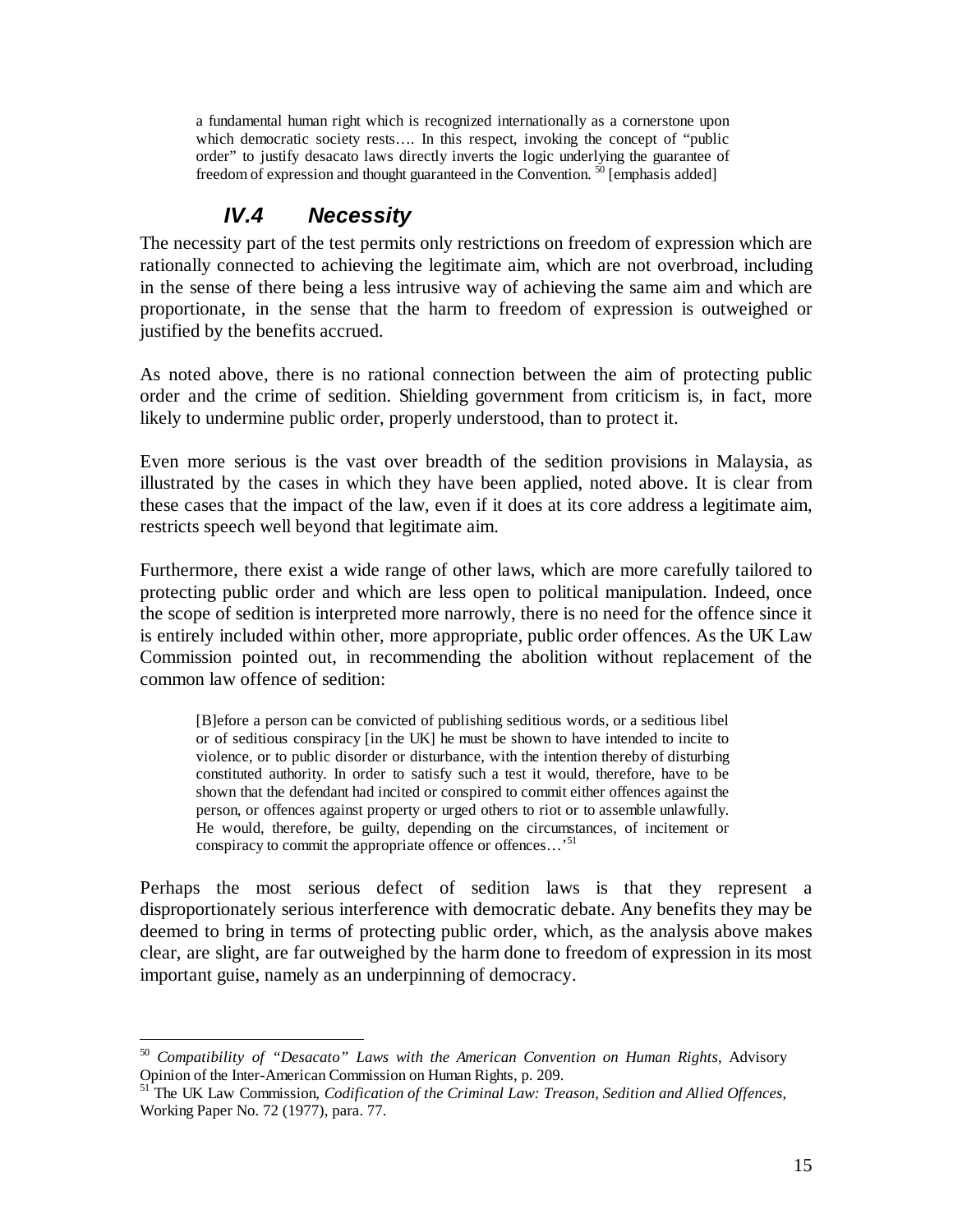Democracy involves continuous debate and participation by the public in society and politics, and necessarily entails that all views must be considered, including disagreeable sentiments. Freedom of expression is, in this regard, the bedrock of democracy. To achieve meaningful self-government, a people must have access to a free and open community of information, opinion and argument from which to derive the political intelligence necessary for informed democratic choice. Indeed, the notions of democracy and the freedom of expression have practically become synonymous.

This has particular implications for the law of sedition. As the Court of Appeal of Australia held in *Ballina SC v. Ringland*:

The idea of a democracy is that the people are encouraged to express their criticisms, even their wrong-headed criticisms, of elected governmental institutions, in the expectation that this process will improve the process of government. The fact that the institutions are democratically elected is supposed to mean that, through a process of political debate and decision, the citizens of the community govern themselves. To treat governmental institutions as having a "governing reputation" which the common law will protect against criticism on the part of the citizen is, to my mind, incongruous. [52](#page-15-0)

Furthermore, as Justice Rand noted in the *Boucher* case:

There is no modern authority which holds that the mere effect of tending to create discontent or disaffection, but not tending to issue in illegal conduct, constitutes the crime [of sedition], and the reason for this is obvious. Freedom of thought and belief and disagreement in ideas and beliefs, on every conceivable subject, are of the essence of our life. The clash of critical discussion on political, social and religious subjects has too deeply become the stuff of our daily experience to suggest that mere ill-will as a product of controversy can strike down the latter with illegality.<sup>[53](#page-15-1)</sup>

The flood of prosecutions under the law of sedition in Malaysia noted above shows that the authorities actually use this law in a targeted way to "chill" criticism of the government. This highlights a fundamental shortcoming of the law and leads to it have a disproportionate chilling effect on democratic debate.

The point here is that the harm to democracy from prohibiting statements that fall within the ambit of the term sedition is far greater than any benefits in terms of protecting public order that might result from banning seditious speech.

## *1V.5 Strict Liability*

A further problem with the Malaysian law of sedition is that it breaches the fundamental principle that any criminal offence should contain a *mens rea* or mental element, known in Latin as, *actus non facit reum nisi mens sit rea*. The Malaysian Sedition Act 1948 disregards this vital prerequisite by substituting 'intention' with the idea of a 'seditious tendency'. The Act clearly specifies, in section 3(3), that the intention of an accused person is irrelevant if they committed an act which has a seditious tendency. Thus an

<span id="page-15-0"></span> $^{52}$  (1994) 33 NSWLR 680, p. 688 (NSW).<br> $^{53}$  Note 24, p. 288.

<span id="page-15-1"></span>